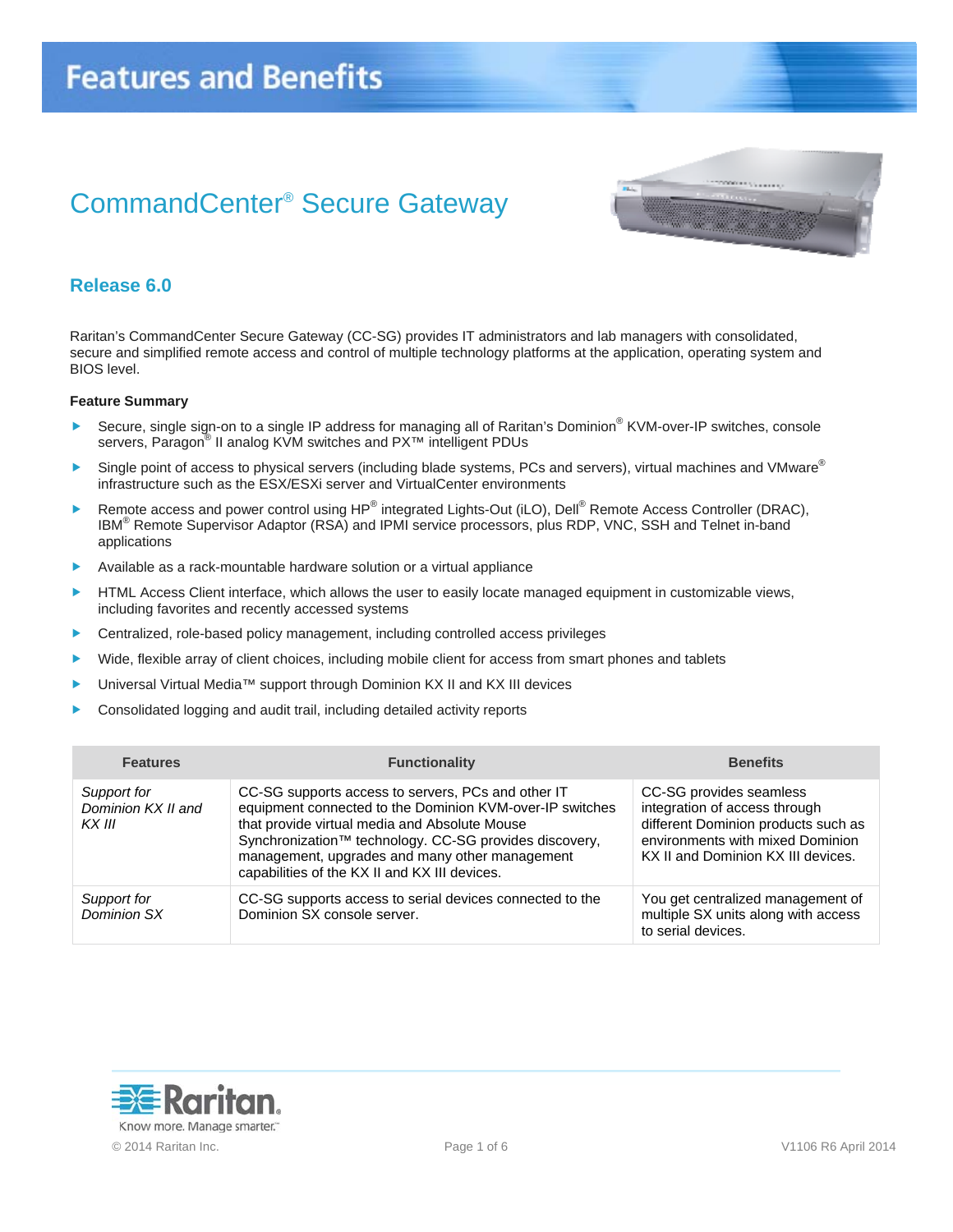| <b>Features</b>                                                                               | <b>Functionality</b>                                                                                                                                                                                                                                                                                                                                                                                                                                                                                                                                                                                                                                                                            | <b>Benefits</b>                                                                                                                                                                                                             |
|-----------------------------------------------------------------------------------------------|-------------------------------------------------------------------------------------------------------------------------------------------------------------------------------------------------------------------------------------------------------------------------------------------------------------------------------------------------------------------------------------------------------------------------------------------------------------------------------------------------------------------------------------------------------------------------------------------------------------------------------------------------------------------------------------------------|-----------------------------------------------------------------------------------------------------------------------------------------------------------------------------------------------------------------------------|
| Virtualization:<br>Integration of VMware                                                      | CC-SG provides streamlined, single sign-on access to your<br>virtualized environment, the ability to issue virtual power<br>commands to virtual machines and hosts, and a topology view<br>with one-click connections. CC-SG integrates with VMware<br>environments and supports connectivity to VirtualCenter<br>software, ESX/ESXi servers and VMotion™ functionality.                                                                                                                                                                                                                                                                                                                        | You get consolidated access, power<br>control and auditing of both physical<br>and virtual servers.                                                                                                                         |
|                                                                                               |                                                                                                                                                                                                                                                                                                                                                                                                                                                                                                                                                                                                                                                                                                 | Connectivity to virtual machines is<br>always available even when these<br>are moved from one virtual host to<br>another.                                                                                                   |
| <b>Access to Blade</b><br>Servers Connected to<br>Dominion KX II and<br><b>KX III</b> Devices | CC-SG supports access of blade servers connected to<br>Raritan Dominion KX II and KX III switches. Supported blade<br>models include Cisco, Dell, HP and IBM blade servers.                                                                                                                                                                                                                                                                                                                                                                                                                                                                                                                     | You can access all connected nodes<br>from a single client, including blade<br>servers, rack servers, IP tools,<br>service processors, PDUs,<br>virtualized systems and devices<br>connected to Raritan's KVM<br>solutions. |
| <b>Support for Raritan's</b><br>Dominion PX                                                   | CC-SG can discover and add Dominion PX "smart" power<br>strips located on the IP network. Once added to the CC-SG as<br>a network-managed device, the Dominion PX allows access<br>to the administrative interface via a single sign-on.<br>Additionally, Dominion PX outlets are available for<br>configuration and association to existing CC-SG nodes<br>(servers).<br>Note: The option of CC-SG integration to the PX through<br>physical connectivity to Dominion devices via a power<br>Computer Interface Module (CIM) or power cable is still<br>available and supported.<br>For Raritan PX2-XXXX models, CC-SG connects to these<br>rack PDUs via integration with Raritan's Power IQ. | You enjoy comprehensive<br>centralized access and<br>management.<br>Your control of PX units can be<br>independent of KVM or serial<br>switches.                                                                            |
| Access to In-Band<br>Application and<br><b>Embedded Service</b><br>Processors                 | Telnet and SSH are supported as in-band serial console<br>interfaces.<br>RDP, a common in-band console interface, can be used in<br>either console or remote user modes. The RDP console<br>allows the IT administrator to be the only RDP user on the<br>server while the session lasts.<br>Service accounts can be created and stored on the CC-SG<br>with an MD5 two-way encrypted password. Service accounts<br>can be employed on all in-band interfaces to allow for use with<br>remote or local authentication. Changing the service account<br>password applies to all CC-SG interfaces using that service<br>account.                                                                  | You have the ability to connect to<br>serial targets using the SSH and<br>Telnet protocols.<br>You'll add flexibility by using RDP.<br>You'll reduce the configuration time<br>required to reflect password<br>changes.     |

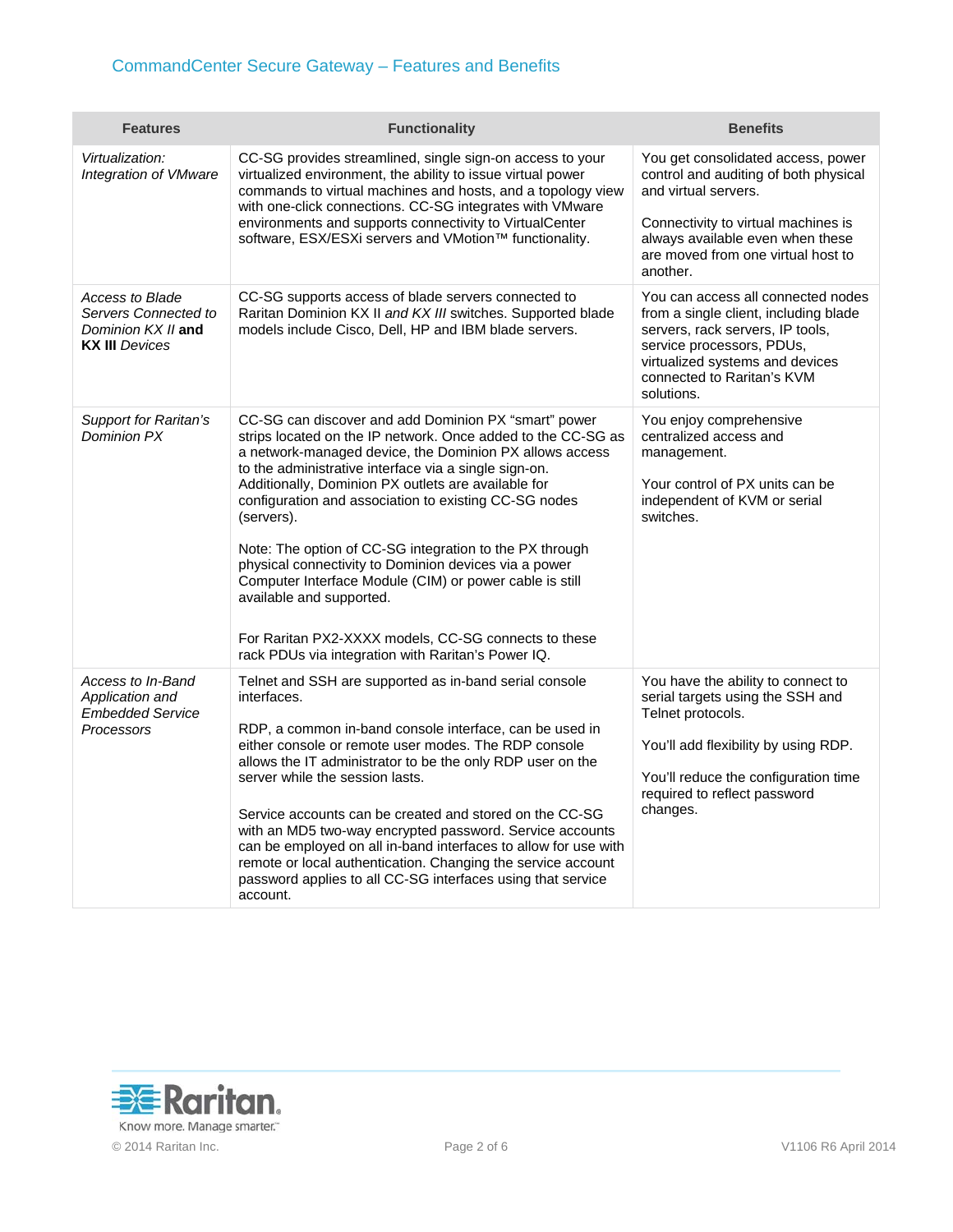## CommandCenter Secure Gateway – Features and Benefits

| <b>Features</b>                                                          | <b>Functionality</b>                                                                                                                                                                                                                                                                                                             | <b>Benefits</b>                                                                                                                                                              |
|--------------------------------------------------------------------------|----------------------------------------------------------------------------------------------------------------------------------------------------------------------------------------------------------------------------------------------------------------------------------------------------------------------------------|------------------------------------------------------------------------------------------------------------------------------------------------------------------------------|
| <b>Robust Security</b>                                                   | Low security profile, Linux <sup>®</sup> -based appliance architecture.<br>A powerful policy management tool allows access and control<br>based on a broad range of user-customizable criteria,<br>including time of day, physical location, application, operating<br>system, department and function.                          | CC-SG is a powerful, hardened,<br>secure access platform that delivers<br>peace of mind to IT managers who<br>need to provide secure access to<br>vital corporate resources. |
|                                                                          | Available 128-bit and 256-bit AES encryption for end-to-end<br>node access activity through AES-enabled Dominion devices.<br>Support for a broad range of authentication protocols,<br>including LDAP, Active Directory <sup>®</sup> , RADIUS and TACACS+ in<br>addition to local authentication and authorization capabilities. |                                                                                                                                                                              |
|                                                                          | Ability to import user groups from Active Directory.                                                                                                                                                                                                                                                                             |                                                                                                                                                                              |
|                                                                          | Support for Second Factor Authentication with SecurID® on<br>RADIUS servers.                                                                                                                                                                                                                                                     |                                                                                                                                                                              |
|                                                                          | IP-based access control lists (ACLs), which grant or restrict<br>user access by IP address.                                                                                                                                                                                                                                      |                                                                                                                                                                              |
|                                                                          | Proxy mode for secure access to devices through<br>firewalls/VPNs.                                                                                                                                                                                                                                                               |                                                                                                                                                                              |
|                                                                          | Strong user password authentication, SAS 70 compliance for<br>configurable amounts of failed log-in attempts and user ID<br>lockout parameters.                                                                                                                                                                                  |                                                                                                                                                                              |
| Neighborhood<br>Configuration                                            | A neighborhood of up to 10 CC-SG units can be deployed<br>and work together to serve the IT infrastructure access and<br>control needs of the enterprise. The units in a neighborhood                                                                                                                                            | You can add more CC-SGs as your<br>environment grows.                                                                                                                        |
|                                                                          | may consist of hardware and/or virtual appliances. All units in<br>a neighborhood must be running the same firmware version.                                                                                                                                                                                                     | Performance is enhanced through<br>the distribution of resources across<br>CC-SGs.                                                                                           |
| <b>Cluster Configuration</b><br>for Hardware<br>Appliances               | "Cluster" configuration provides appliance redundancy<br>through primary and secondary CC-SG hardware appliances<br>on different subnets and/or geographical locations.                                                                                                                                                          | You get instant, seamless failover if<br>the primary unit fails.                                                                                                             |
|                                                                          | CC-SG virtual appliances are not physically clustered. Raritan<br>supports the VMware "High Availability" and "Fault Tolerance"<br>features for easy-to-use, cost effective high availability.                                                                                                                                   |                                                                                                                                                                              |
| <b>Web Browser Access</b><br>to Various Web Based<br>Devices and Systems | CC-SG supports Web browser access to various devices and<br>systems via IP address or host name. Single sign-on via the<br>Web browser interface is available in some applications that<br>can accept automatic username and password entries.                                                                                   | CC-SG provides centralized and<br>audited access to Web server-<br>equipped devices such as KVM-<br>over-IP switches, embedded service                                       |
|                                                                          | Access to the Dominion PX Web interface and Dell DRAC4<br>administrative UI are two examples of Web browser interfaces<br>that support single sign-on.                                                                                                                                                                           | processors and many types of IP<br>enabled devices.                                                                                                                          |

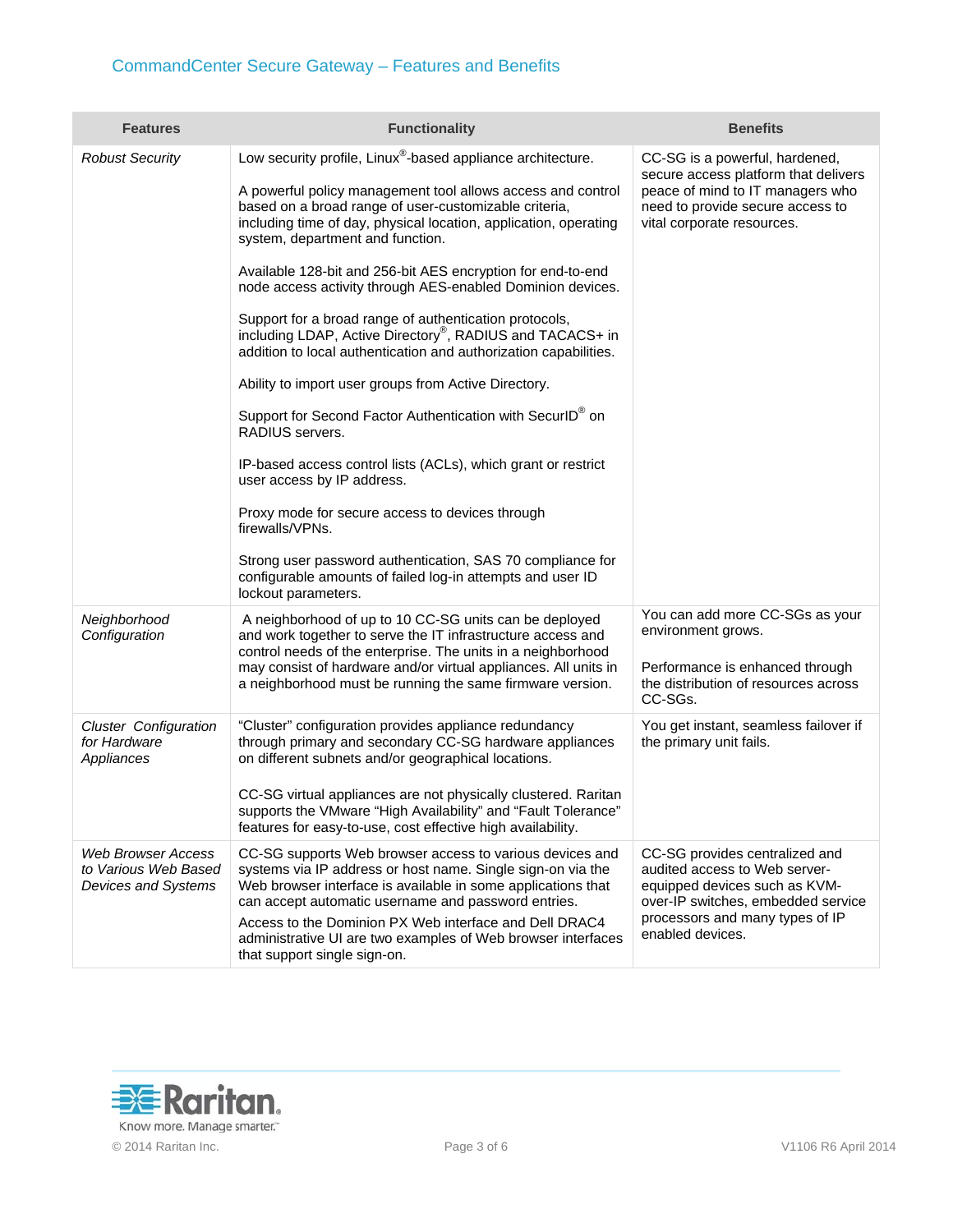| <b>Features</b>                                                                | <b>Functionality</b>                                                                                                                                                                                                                                                                                                                                                                                                                                                                  | <b>Benefits</b>                                                                                                                                                                                                                                                                                                |
|--------------------------------------------------------------------------------|---------------------------------------------------------------------------------------------------------------------------------------------------------------------------------------------------------------------------------------------------------------------------------------------------------------------------------------------------------------------------------------------------------------------------------------------------------------------------------------|----------------------------------------------------------------------------------------------------------------------------------------------------------------------------------------------------------------------------------------------------------------------------------------------------------------|
| Mobile access from<br><b>Apple Smart Phones</b><br>and Tablets                 | CC-SG's Mobile KVM Client (MKC) enables out-of-band KVM<br>access and power control from mobile devices. Apple iPad<br>and iPhone <sup>®</sup> with IOS 4.0 or later are supported.<br>MKC supports out-of-band KVM access through Dominion KX<br>II/III and power control through CC-SG power interfaces for<br>DRAC, iLO, IPMI, RSA and VMware virtual machines. Also<br>supported is power control of Power IQ®-managed PDUs,<br>including Raritan's PX platform.                  | CC-SG users enjoy the convenience<br>of leveraging their smart phone or<br>tablet for KVM and power control<br>and management.<br>Provides the flexibility of accessing<br>and managing IT resources from<br>anywhere - at work, at home or<br>while traveling.                                                |
| <b>Auditing and Audit</b><br><b>Trail Reporting</b>                            | The CC-SG administrator can sort the audit trail report based<br>on categories. For example, the administrator can choose to<br>view only authentication messages for remediation purposes,<br>security messages for monitoring purposes or virtualization<br>messages for virtual machine-related activity tracking.                                                                                                                                                                 | CC-SG permits granular audit trail<br>sorting for specific purposes like<br>remediation, security and<br>debugging.                                                                                                                                                                                            |
| <b>Remote Monitoring</b><br>and Capacity Planning<br>Tools                     | CC-SG provides a variety of tools to monitor real-time and<br>historical performance of CC-SG. Once activated, these tools<br>can capture or display information such as CPU, memory,<br>hard disk space, etc.<br>Using the real-time data capture tool, customers can view<br>information in a graphic format and create email alerts based<br>on thresholds they set. With the historical data trending<br>reports, customers can see their CC-SG performance<br>graphed over time. | CC-SG allows secure, remote<br>monitoring tools that can be<br>activated by customers to monitor<br>their CC-SG hardware performance<br>and alert them when action may be<br>required on their part.                                                                                                           |
| <b>Streamlined Raritan</b><br><b>Device Firmware</b><br><b>Upgrade Process</b> | The Task Manager device upgrade function can upgrade<br>multiple devices concurrently. In addition, the user can<br>determine a time window for the automated upgrade task.<br>An improved Restart Device automated task has been<br>created. The CC-SG administrator can choose multiple<br>devices and restart them at a selected time.<br>At the completion of the task, there is an Upgrade Status<br>report generated in addition to an auto-generated email alert.              | This feature is particularly valuable<br>in environments where a large<br>number of Dominion devices are<br>managed by CC-SG, whether in a<br>data center or distributed<br>environment.                                                                                                                       |
| <b>DRAC 6 Support</b>                                                          | CC-SG provides access to Dell Remote Access Controller<br>(DRAC) through the following interfaces:<br>Telnet<br><b>SSH</b><br>Web browser<br><b>IPMI</b> power                                                                                                                                                                                                                                                                                                                        | Organizations with Dell servers who<br>have migrated from DRAC 4 or 5 to<br>DRAC 6 can conveniently access<br>them through CC-SG.<br>Customers who need standard KVM<br>access to some servers and access<br>through DRAC to others can<br>conveniently manage all resources<br>through a single CC-SG client. |
| HP iLO, iLO2, iLO3<br>and iLO4 Support                                         | CC-SG supports single sign-on console access to HP servers<br>equipped with iLO processors. In addition, CC-SG provides<br>remote power on/off/cycle and graceful shutdown capabilities<br>to these HP servers.                                                                                                                                                                                                                                                                       | CC-SG increases productivity in<br>environments where servers with<br>iLO are deployed along with<br>CC-SG.                                                                                                                                                                                                    |

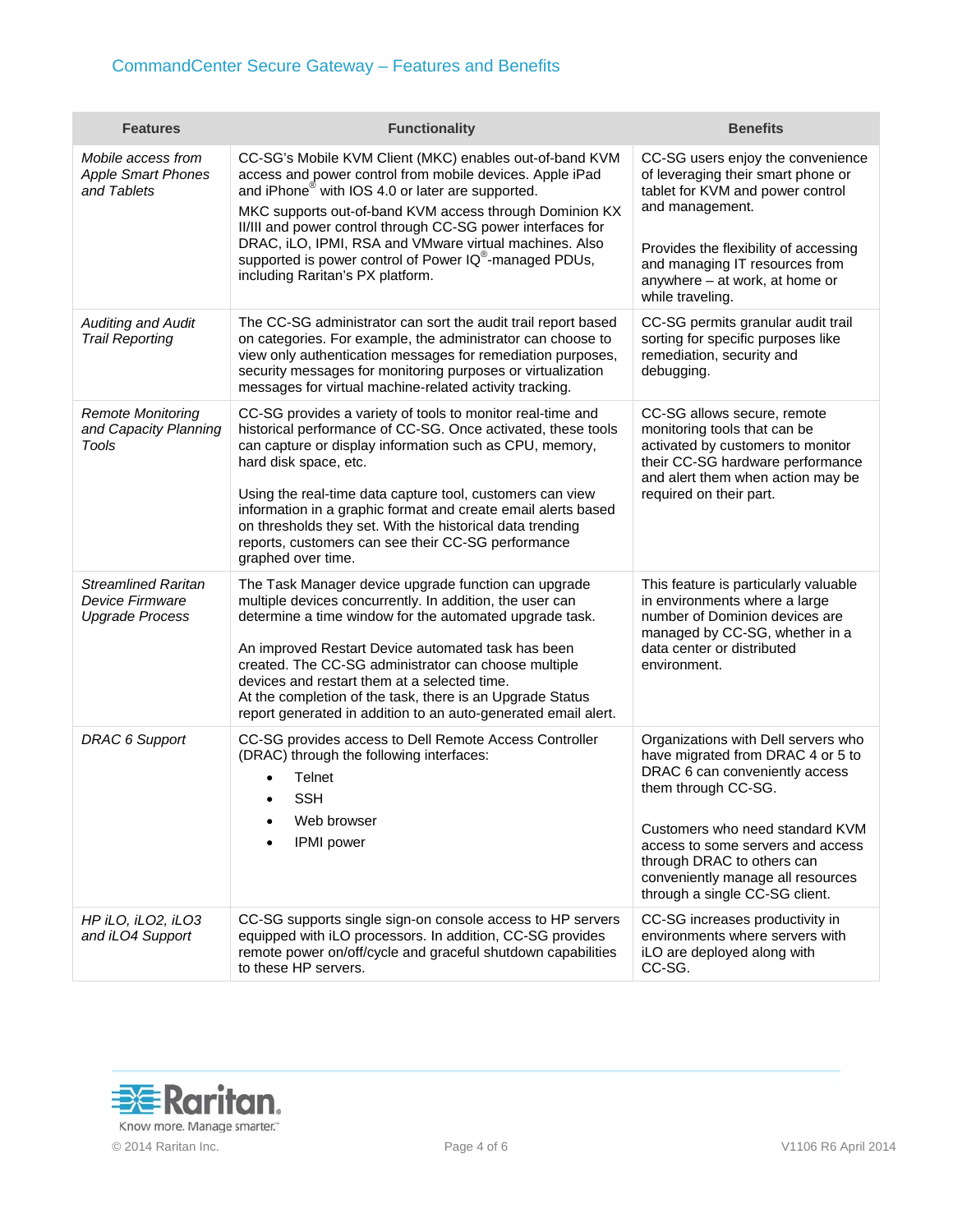## CommandCenter Secure Gateway – Features and Benefits

| <b>Features</b>                                                                      | <b>Functionality</b>                                                                                                                                                                                                                                                                                                                                                                                                                                      | <b>Benefits</b>                                                                                                                                                                                                                     |
|--------------------------------------------------------------------------------------|-----------------------------------------------------------------------------------------------------------------------------------------------------------------------------------------------------------------------------------------------------------------------------------------------------------------------------------------------------------------------------------------------------------------------------------------------------------|-------------------------------------------------------------------------------------------------------------------------------------------------------------------------------------------------------------------------------------|
| <b>Personal View</b><br><b>Customization Using</b><br>Node Groups                    | In addition to creating customized views by predefined<br>categories, customized views can be created using predefined<br>node groups.                                                                                                                                                                                                                                                                                                                    | Users can easily find the server or IT<br>equipment they need to access.                                                                                                                                                            |
|                                                                                      | The CC-SG administrator can share custom views with all<br>system users and, in addition, each user can create their own<br>customized view using node groups and device groups.                                                                                                                                                                                                                                                                          | By easily creating custom views and<br>modifying them on the fly, CC-SG<br>makes the IT staff's work easier and<br>more productive.                                                                                                 |
| Virtual Media                                                                        | CC-SG supports control of virtual media access policies.<br>Three options of authorization are available for virtual media:<br>deny, control and view only. Virtual media is available for<br>systems connected through a virtual media CIM to Dominion<br>KX II, KX III, KSX II and KX2-101-V2 devices managed by the<br>CC-SG.                                                                                                                          | This feature makes it easy to<br>reimage (apply a new OS), boot or<br>upgrade the device remotely.                                                                                                                                  |
| <b>WS-API Support</b>                                                                | An optional Web Services API is available for customers to<br>integrate their own systems with CC-SG.                                                                                                                                                                                                                                                                                                                                                     | This allows access of CC-SG,<br>connected nodes and other CC-SG<br>functions from customer<br>applications.                                                                                                                         |
| <b>Control Power for</b><br>Servers Connected to<br>any PDU Supported<br>by Power IQ | Enables power control of CC-SG nodes (Power IQ IT devices)<br>that are connected to multivendor PDUs being managed by<br>Power IQ - without leaving their CC-SG client.                                                                                                                                                                                                                                                                                   | CC-SG users that have also<br>implemented Power IQ enjoy the<br>convenience of remote power<br>control of their IT infrastructure<br>without leaving CC-SG.<br>Devices can be connected to any<br>PDU that is managed by Power IQ - |
|                                                                                      |                                                                                                                                                                                                                                                                                                                                                                                                                                                           | including non-Raritan models.                                                                                                                                                                                                       |
| Synchronize Data<br>with Power IQ                                                    | CC-SG pulls data from Power IQ for easy, convenient data<br>synchronization.                                                                                                                                                                                                                                                                                                                                                                              | Ensure that CC-SG and Power IQ<br>have common infrastructure data.<br>Save time by not duplicating data<br>entry tasks. Node, interface, device,                                                                                    |
|                                                                                      |                                                                                                                                                                                                                                                                                                                                                                                                                                                           | port and other information is easily<br>synchronized.                                                                                                                                                                               |
| Data Import/Export                                                                   | CC-SG includes a very comprehensive import/export<br>capability. CSV files can be imported to help expedite the<br>process of configuring devices, nodes, users, associations<br>and PDUs. Import/export files include:<br>Import and export of categories and elements<br>٠<br>Import and export of user groups and users<br>٠<br>Import and export of nodes and interfaces<br>Import and export of devices and ports<br>Power IQ import and export file | By maintaining information in a<br>spreadsheet, administrators can<br>easily manipulate data and save it<br>as a .csv file for importing into CC-<br>SG, saving time.<br>Administrators can leverage the data                       |
|                                                                                      |                                                                                                                                                                                                                                                                                                                                                                                                                                                           | already in CC-SG, easily export data<br>from CC-SG, make any necessary<br>changes, then return it to CC-SG or<br>use it in other applications.                                                                                      |
|                                                                                      |                                                                                                                                                                                                                                                                                                                                                                                                                                                           | Can also share data between CC-<br>SG and Power IQ.                                                                                                                                                                                 |